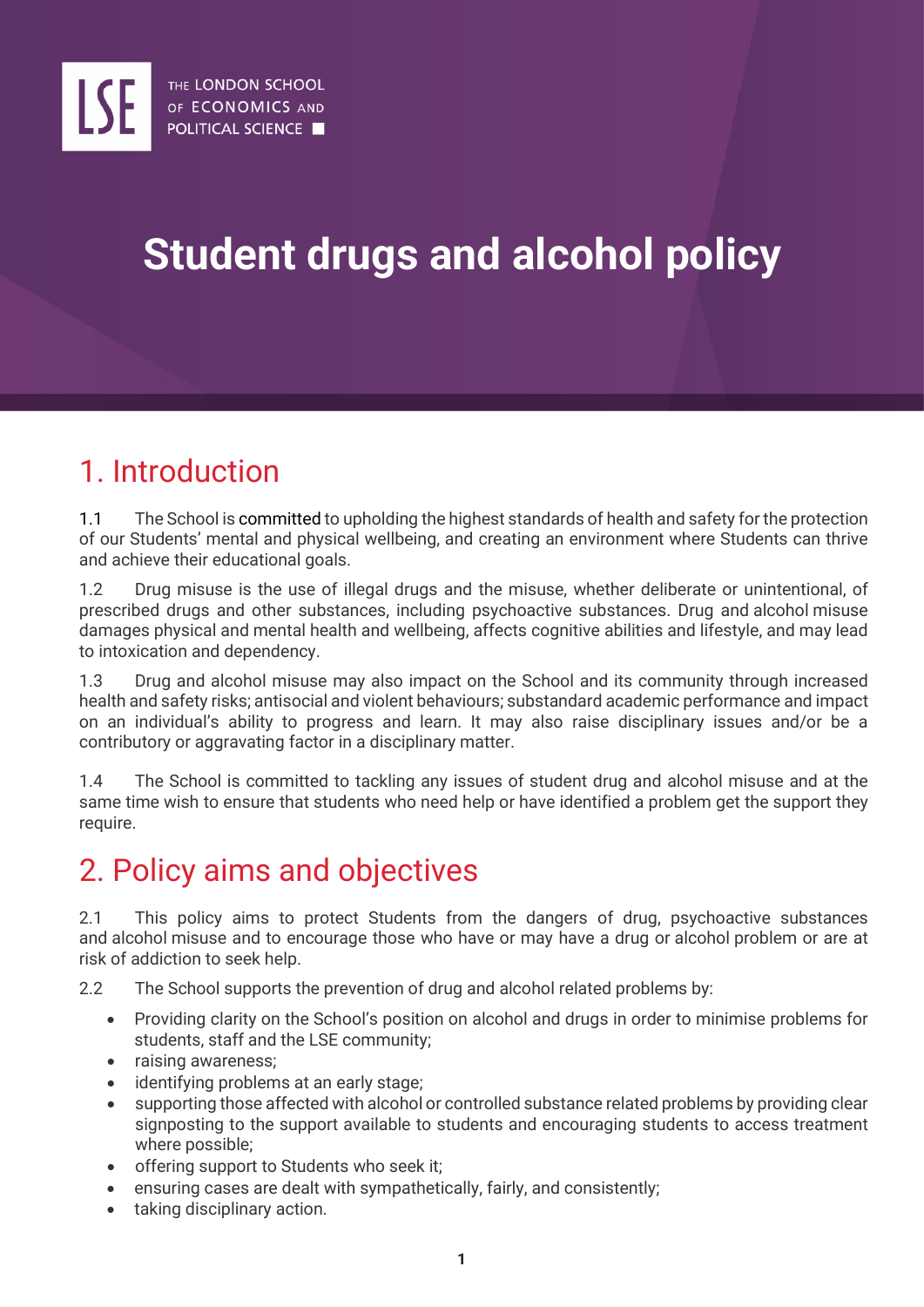## 3. Definitions

#### 3.1 Drugs:

- **a.** All controlled drugs listed in the Misuse of Drugs Act 1971 and any substance covered by the Psychoactive Substances Act 2016. This includes, but is not necessarily limited to:
	- Class A drugs include: [heroin](http://www.talktofrank.com/drug/heroin) (diamorphine), [cocaine](http://www.talktofrank.com/drug/cocaine) (including crack), [methadone,](http://www.talktofrank.com/drug/methadone) [ecstasy](http://www.talktofrank.com/drug/ecstasy) (MDMA), [LSD,](http://www.talktofrank.com/drug/lsd) and [magic mushrooms.](http://www.talktofrank.com/drug/magic-mushrooms)
	- Class B drugs include: amphetamines, barbiturates, [codeine,](http://www.talktofrank.com/drug/codeine) [cannabis,](http://www.talktofrank.com/drug/cannabis) [cathinones](http://www.talktofrank.com/drug/cathinones) (including [mephedrone\)](http://www.talktofrank.com/drug/mephedrone) and [synthetic](http://www.talktofrank.com/drug/synthetic-cannabinoids)  [cannabinoids.](http://www.talktofrank.com/drug/synthetic-cannabinoids)
	- Class C drugs include: benzodiazepines [\(tranquilisers\)](http://www.talktofrank.com/drug/tranquillisers), [GHB/GBL,](http://www.talktofrank.com/drug/ghb) [ketamine,](http://www.talktofrank.com/drug/ketamine) [anabolic](http://www.talktofrank.com/drug/anabolic-steroids)  [steroids](http://www.talktofrank.com/drug/anabolic-steroids) and [benzylpiperazines](http://www.talktofrank.com/drug/piperazines) (BZP).
- **b**. Prescription only medicines (as determined under the Medicines Act 1968). This also includes but is not limited to nootropics, cognitive enhancement drugs (e.g. Modafinil, Ritalin and Sunifram) which are not illegal if they are prescribed by a Doctor.
- 3.2 Supply:

The transfer of physical control of a drug (including nootropic, cognitive enhancement drugs) to someone else. It is not important whether there is profit or benefit of any form, although this may be reflected in any decision regarding disciplinary sanction(s).

3.3 Alcohol misuse:

Alcohol misuse is a level of consumption which impacts on a student's behaviour.

- 3.4 The School recognises:
	- That if alcohol is consumed then it should be done sensibly and in moderation;
	- That excessive drinking on a regular basis or 'binge' drinking may adversely affect individual students, other students, staff or the wider LSE community.

### 4. Legal Framework

4.1 The School has a legal responsibility to provide a safe and healthy environment for students, staff and visitors. Any events where alcohol is made available are also required to be managed properly.

4.2 Students are reminded that it is a criminal offence to produce, supply, possess, or import a controlled drug, as defined under the Misuse of Drugs Act 1971. It is also a criminal offence to produce, supply, possess with the intent to supply, or import psychoactive substances, as defined under the Psychoactive Substances Act 2016. The supply and consumption of alcohol are subject to the restrictions of the Alcohol Licensing Act 1964.

4.3 Licence holders, which may include the School and its staff, have a legal duty to manage premises responsibly and have the authority to ban people for their antisocial behaviour from their bars and other places where alcohol is on sale. In addition, this duty encompasses the need to ensure public order when the School provides alcohol that is not necessarily on sale; for example when holding student receptions where alcohol may be served. Any anti-social behaviour at such event(s) could result in the School asking individual(s) to be removed and barred from such event(s). Students are also not permitted to bring their own alcohol into areas that have been licensed. Those areas can be found under the tab 'Table of locations and capacities of licensed rooms' in the following link: <https://info.lse.ac.uk/staff/services/catering/order-catering> and also in the Policy on provision of informal hospitality catering: [https://info.lse.ac.uk/staff/services/catering/assets/documents/policy-on](https://info.lse.ac.uk/staff/services/catering/assets/documents/policy-on-provision-of-informal-hospitality-catering.pdf)[provision-of-informal-hospitality-catering.pdf](https://info.lse.ac.uk/staff/services/catering/assets/documents/policy-on-provision-of-informal-hospitality-catering.pdf)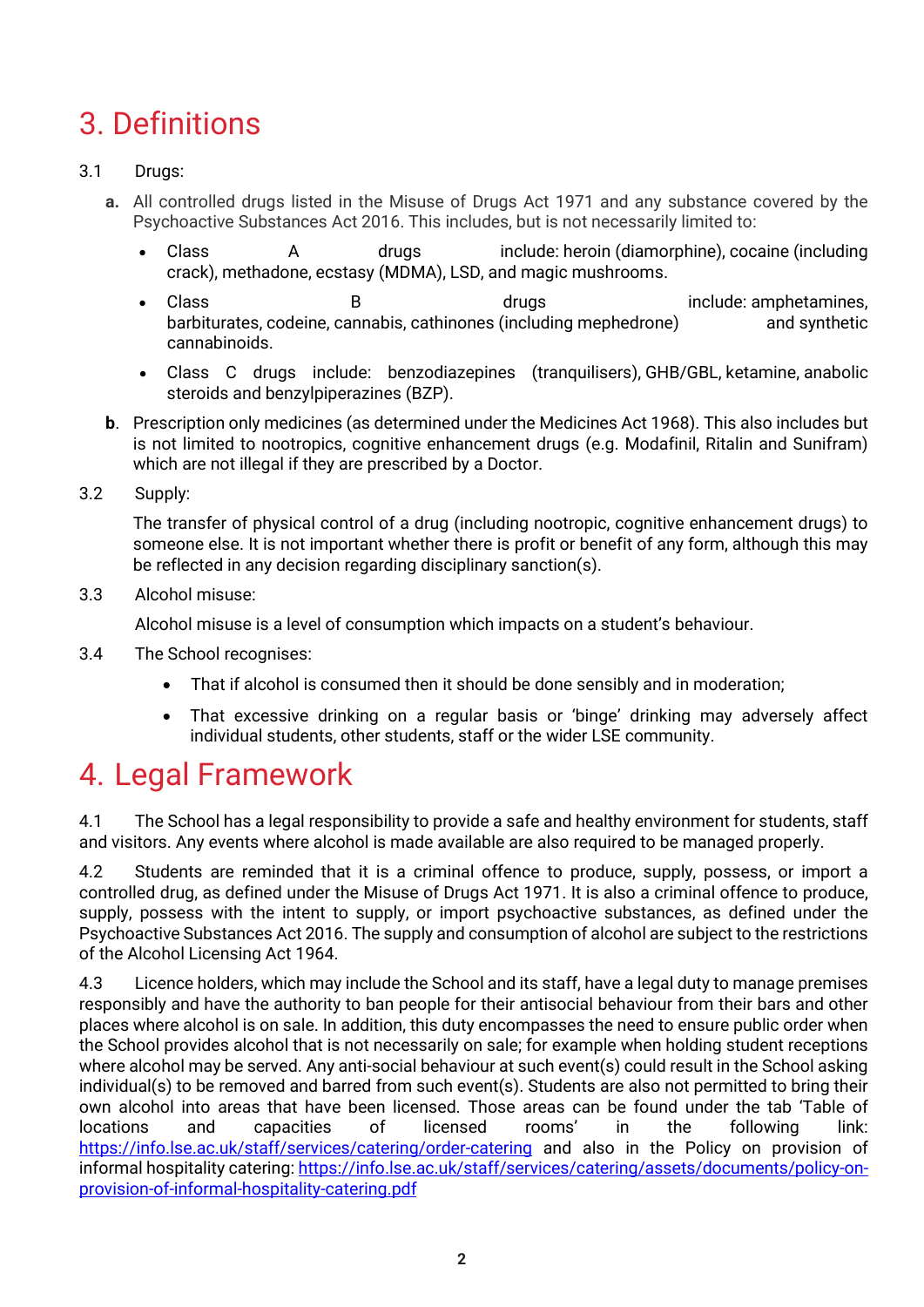# 5. Disciplinary rules

5.1 As such, the School prohibits, and will not condone the use or supply of illegal drugs on any of its premises and/or Halls of Residence. Any such use or supply of illegal drugs is a major misconduct offence in its own right.

5.2 For the avoidance of doubt, the types of drug or alcohol misuse related conduct most likely to breach Conditions of Registration and be considered under the Disciplinary Procedure for Students (the list is not exhaustive) can be found at Appendix C of that Procedure. Students will be signposted to support available for them whilst they may be subject to a disciplinary matter.

5.3 Those found in breach will be subject to [disciplinary actions](https://www.reading.ac.uk/essentials/-/media/files/essentials/pdfandfiles/student-disciplinary-procedure-0819.ashx) either under the Disciplinary Procedure for Students disProStu.pdf (Ise.ac.uk) or Fitness to study Policy fitStuPol.pdf (Ise.ac.uk) or the Student Accommodation Disciplinary Code StuAccomDiscCo.pdf (Ise.ac.uk) or a combination of each, as appropriate, and may also be referred to the Police.

### 6.Support available

6.1 Students who believe to have an alcohol or drug-related problem or are worried about another student at LSE, should seek specialist advice and support as soon as possible.

6.2 The School's Student Counselling Service offers a private and confidential space for Students to discuss anything which is impacting their psychological wellbeing and daily life. The service is staffed with trained counselling professionals, who offer [one-to-one appointments](https://info.lse.ac.uk/current-students/student-wellbeing/student-counselling/appointments) and [workshops](https://info.lse.ac.uk/current-students/student-wellbeing/counselling-workshops) which run throughout the year. Full information on this Service and how to access it is available on the School website: [https://info.lse.ac.uk/current-students/student-wellbeing/student-counselling/about](https://info.lse.ac.uk/current-students/student-wellbeing/student-counselling/about-counselling)[counselling.](https://info.lse.ac.uk/current-students/student-wellbeing/student-counselling/about-counselling)

6.3 Students may also speak with a Mental Health Advisors through the School DWS [\(https://info.lse.ac.uk/current-students/student-wellbeing/disability-wellbeing/speak-with-an-adviser\)](https://info.lse.ac.uk/current-students/student-wellbeing/disability-wellbeing/speak-with-an-adviser).

6.4 In addition to counselling and mental health adviser support, there is also support available through the School Peer Supporters. Peer Supporters are trained student volunteers who can offer support, give a fresh perspective and listen to whatever is troubling a student, from academic stresses to relationships. Students can explore the following page [\(https://info.lse.ac.uk/current-students/student](https://info.lse.ac.uk/current-students/student-wellbeing/students-supporting-students/peer-support-scheme)[wellbeing/students-supporting-students/peer-support-scheme\)](https://info.lse.ac.uk/current-students/student-wellbeing/students-supporting-students/peer-support-scheme) to learn more about how Peer Support could help them, and how to contact a Peer Supporter.

6.5 Students can also access a 24/7 out of hours mental health support line sponsored by the School via SpectrumLife. All calls are answered by clinically trained counsellors or psychotherapists. Students can talk to them about anything, including stress, anxiety, low mood, financial worries, loss and grief, relationship problems, and substance abuse issues.

6.6 The School offers several other external counselling/therapy resources, free or at a low cost, that Students can access [\(https://info.lse.ac.uk/current-students/student-wellbeing/student](https://info.lse.ac.uk/current-students/student-wellbeing/student-counselling/support-outside-lse)[counselling/support-outside-lse\)](https://info.lse.ac.uk/current-students/student-wellbeing/student-counselling/support-outside-lse).

6.7 The LSESU. The LSE Students' Union Advice Service is independent from LSE and provides a safe, non-judgemental and encouraging environment for students to seek support on a range of topics. Its advisors are trained to both provide tailored individual support and have an extensive knowledge of external specialist support options. Details of the Advice Service can be found on this page [\(https://www.lsesu.com/support/advice/\)](https://www.lsesu.com/support/advice/). You can find more information about the support that the SU provides and recommends for students with drug and alcohol issues here [\(https://www.lsesu.com/support/drugandalcoholsupport/\)](https://www.lsesu.com/support/drugandalcoholsupport/).

6.8 External Support. There is also external support available at the following links:

• Drugs and Me: [The Home of Harm Reduction \(drugsand.me\)](https://www.drugsand.me/en/)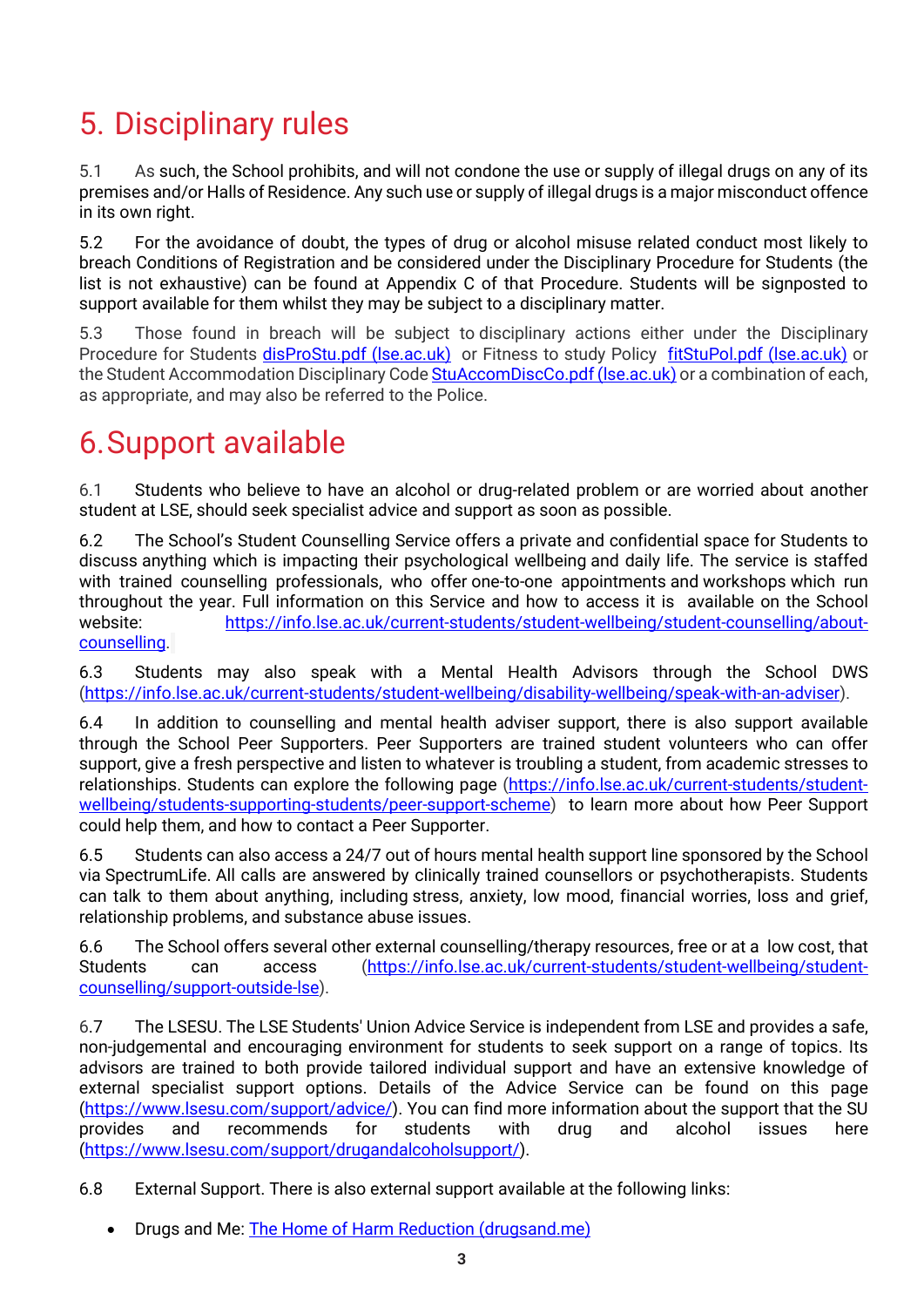- Know the score: [Find Out About Drugs -](https://www.knowthescore.info/) Know the Score
- Talk to Frank:<https://www.talktofrank.com/>
- NHS Drug Addiction: Getting help: [https://www.nhs.uk/live-well/healthy-body/drug-addiction](https://www.nhs.uk/live-well/healthy-body/drug-addiction-getting-help/)[getting-help/](https://www.nhs.uk/live-well/healthy-body/drug-addiction-getting-help/)
- Drugwise: [https://www.drugwise.org.uk](https://www.drugwise.org.uk/)
- The Mix: essential support for under 25's :<https://www.themix.org.uk/drink-and-drugs>
- Alcohol Change UK: [Alcohol harms. Time for change. | Alcohol Change UK](https://alcoholchange.org.uk/)
- NHS Alcohol Support:<https://www.nhs.uk/live-well/alcohol-support/>
- Drinkaware:<https://www.drinkaware.co.uk/tools/track-and-calculate-units-app>

**END**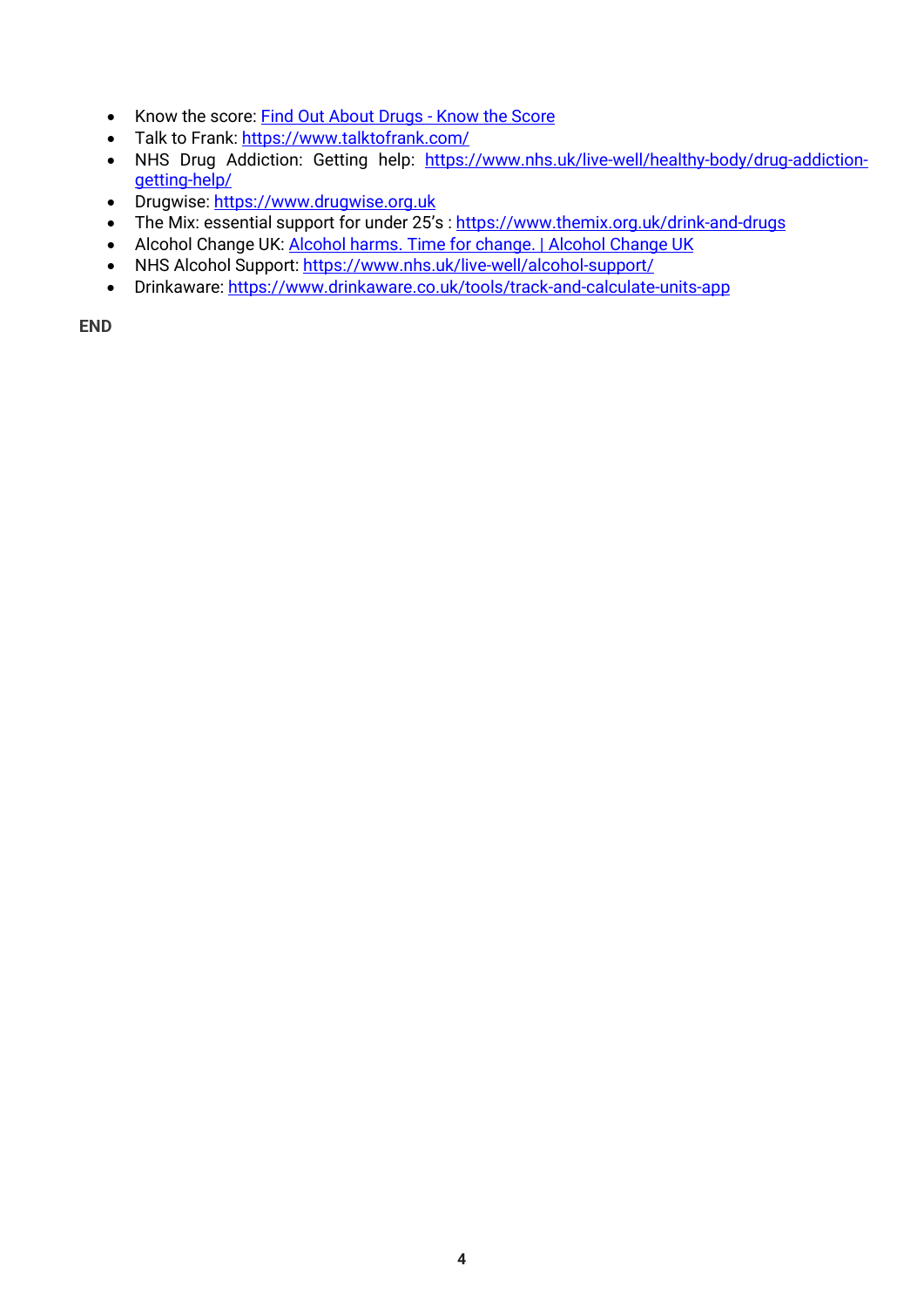#### Review schedule

| ' Review interval | Next review due by | Next review start |
|-------------------|--------------------|-------------------|
| ' vears           | September 2023     | May 2023          |

#### Version history

| Version | Date                         | Approved by | <b>Notes</b>                                                                                |
|---------|------------------------------|-------------|---------------------------------------------------------------------------------------------|
|         | 31 <sup>st</sup> August 2021 | <b>SMC</b>  | Authors Refel Ismail (Senior<br>Legal Counsel) and Mariachiara<br>Valsecchi (legal Counsel) |
|         | 25 <sup>th</sup> June 2002   | Council     | Author Kevin Haynes (Head of<br>Legal) k.j.haynes@lse.ac.uk                                 |

#### **Links**

| <b>Link</b>                                                             |
|-------------------------------------------------------------------------|
| https://info.lse.ac.uk/staff/services/Policies-and-                     |
| procedures/Assets/Documents/disProStu.pdf                               |
| https://info.lse.ac.uk/staff/services/Policies-and-                     |
| procedures/Assets/Documents/comPro.pdf                                  |
|                                                                         |
| StuAccomDiscCo.pdf (Ise.ac.uk)                                          |
|                                                                         |
| fitStuPol.pdf (Ise.ac.uk)                                               |
|                                                                         |
| https://info.lse.ac.uk/staff/services/catering/assets/documents/policy- |
| on-provision-of-informal-hospitality-catering.pdf                       |
| http://www.lse.ac.uk/intranet/LSEServices/healthAndSafety/pdf/SafetyP   |
| olicy.pdf                                                               |
|                                                                         |
| https://info.lse.ac.uk/staff/divisions/Secretarys-                      |
| Division/Assets/Documents/Ethics/EthicsCodeA5postcard.pdf               |
|                                                                         |